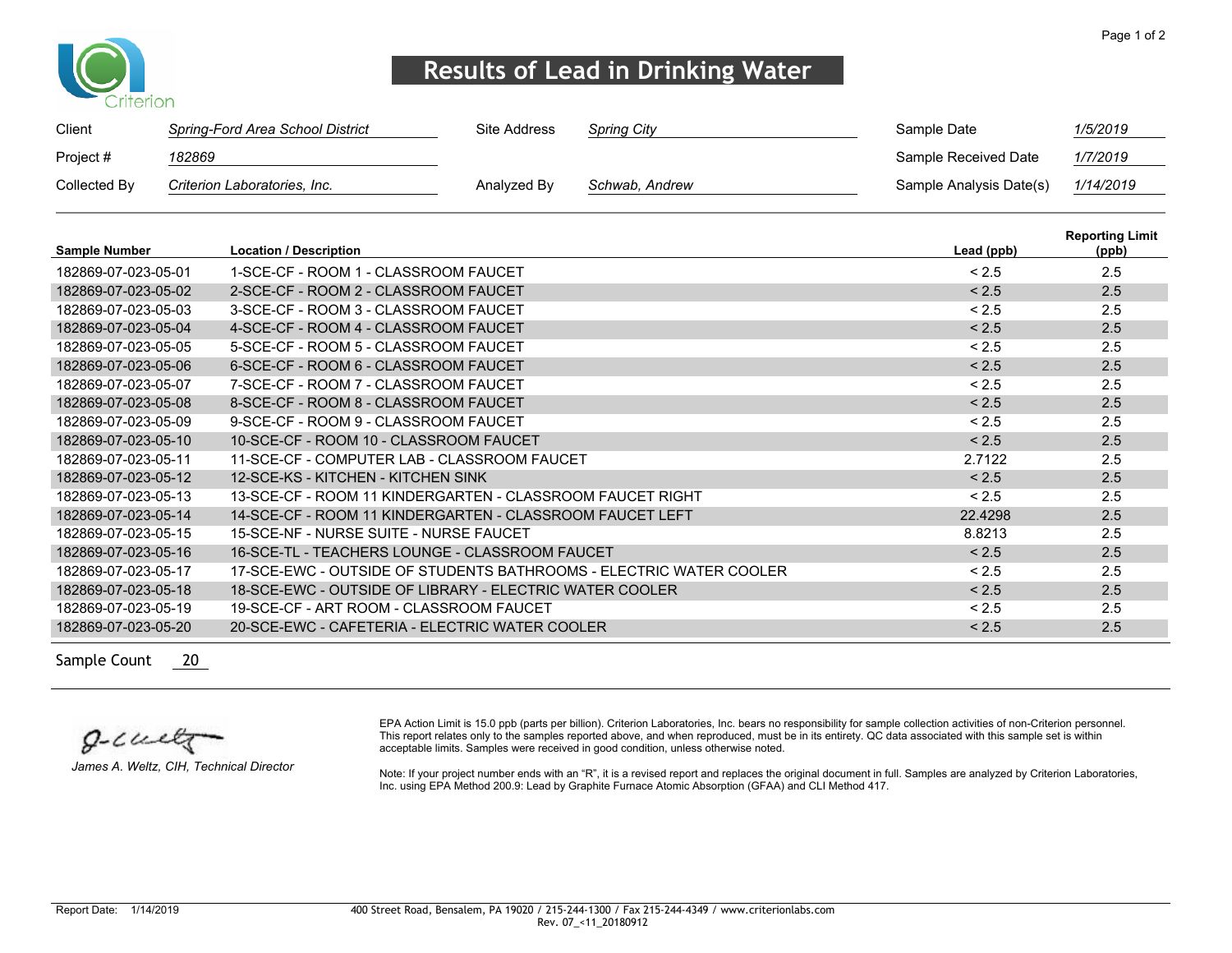

## **Results of Lead in Drinking Water**

| Client       | Spring-Ford Area School District | Site Address | <b>Spring City</b> | Sample Date             | 1/5/2019  |
|--------------|----------------------------------|--------------|--------------------|-------------------------|-----------|
| Project #    | 182869                           |              |                    | Sample Received Date    | 1/7/2019  |
| Collected By | Criterion Laboratories, Inc.     | Analyzed By  | Schwab, Andrew     | Sample Analysis Date(s) | 1/14/2019 |

Criterion Laboratories, Inc. (ID 100424) is accredited by the AIHA Laboratory Accreditation Programs (AIHA-LAP), LLC in the IHLAP; EMLAP and ELLAP accreditation programs for Polarized Light Microscopy (PLM), Phase Contrast Microscopy (PCM); Air-Direct Examination; and Airborne Dust, Paint, Settled Dust by Wipe and Soil for Fields of Testing as documented by the Scope of Accreditation Certificate and associated Scope. Additionally, Criterion Laboratories, Inc. is certified by the Center for Disease Control (CDC) Environmental Legionella Isolation Techniques Evaluation (ELITE) Program for the determination of Legionella in water by culture and holds accreditation from the National Voluntary Laboratory Accreditation Program (NVLAP ID 102046-0) for the determination of asbestos in bulk samples by Polarized Light Microscopy (PLM). This test report must not be used to claim product endorsement by NVLAP, NIST, AIHA or any agency of the US Government. Unless specifically listed as above, these test results are not covered under AIHA-LAP, LLC, 100424 accreditation.

**THIS IS THE LAST PAGE OF THE REPORT**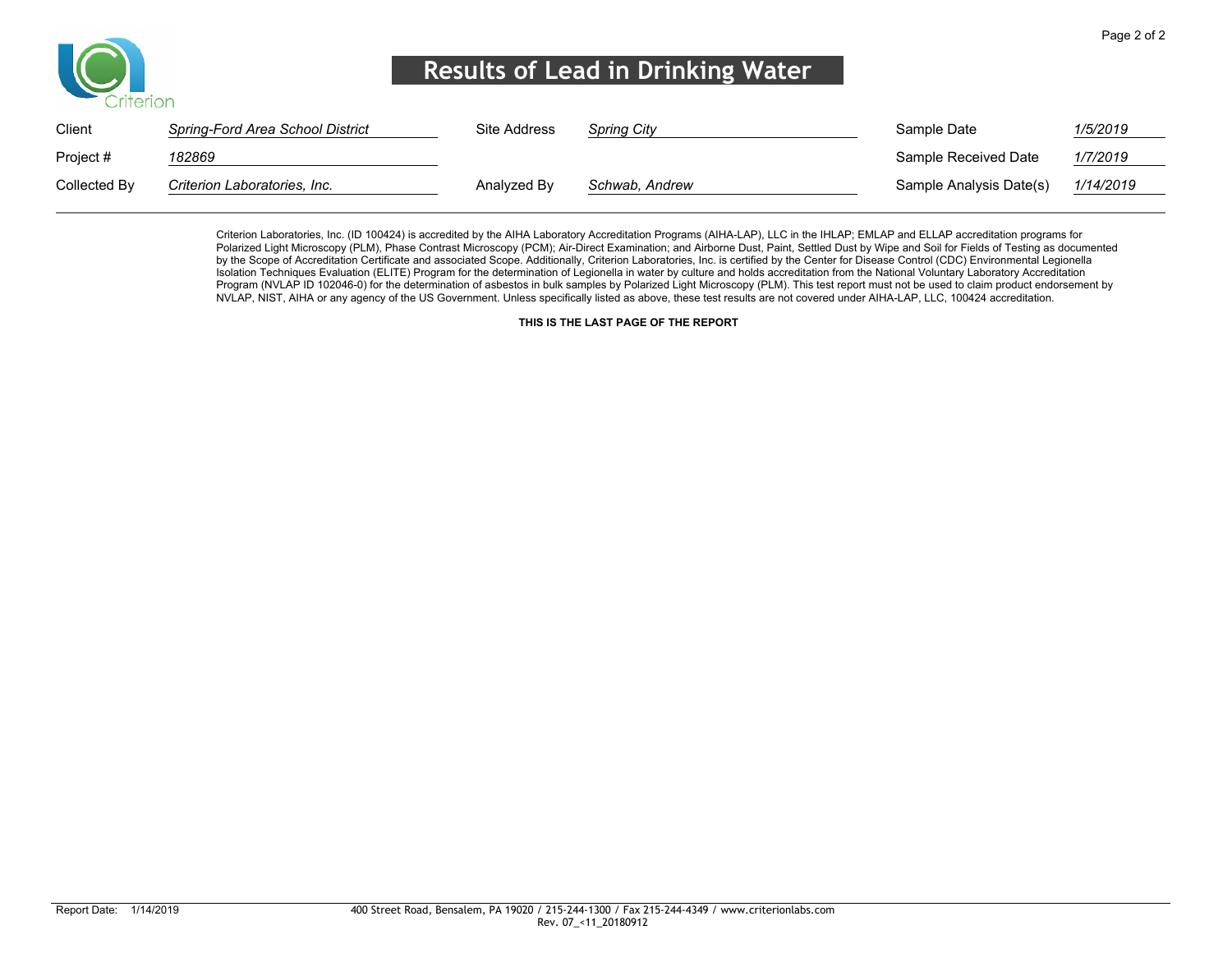

| <b>Matrix</b>                           | Water - Potable                  |
|-----------------------------------------|----------------------------------|
| Analyte                                 | Lead                             |
| <b>Analysis Type</b>                    | <b>Graphite Furnace</b>          |
| <b>Container</b>                        | Bottle 250 ml                    |
| <b>Project</b>                          | 182869                           |
| <b>Client</b>                           | Spring-Ford Area School District |
| <b>Site Address</b>                     | <b>Spring City</b>               |
| <b>Turnaround</b>                       | $3 - 5$ Days                     |
| <b>Field Tech</b>                       | Craig Gratz                      |
| <b>Sample Notes</b>                     |                                  |
| <b>Chain of Custody</b><br><b>Notes</b> |                                  |

#### **Additional Analytes**

|                     |           |                                                            | <b>Received</b> |          |              |
|---------------------|-----------|------------------------------------------------------------|-----------------|----------|--------------|
| Sample Number       | Location  | <b>Description</b>                                         | Condition       | Date     | <b>Notes</b> |
| 182869-07-023-05-01 | 1-SCE-CF  | ROOM 1 -<br><b>CLASSROOM</b><br><b>FAUCET</b>              | Good            | 1/6/2019 |              |
| 182869-07-023-05-02 | 2-SCE-CF  | ROOM 2 -<br><b>CLASSROOM</b><br><b>FAUCET</b>              | Good            | 1/6/2019 |              |
| 182869-07-023-05-03 | 3-SCE-CF  | ROOM 3 -<br><b>CLASSROOM</b><br><b>FAUCET</b>              | Good            | 1/6/2019 |              |
| 182869-07-023-05-04 | 4-SCE-CF  | ROOM 4 -<br><b>CLASSROOM</b><br><b>FAUCET</b>              | Good            | 1/6/2019 |              |
| 182869-07-023-05-05 | 5-SCE-CF  | ROOM 5 -<br><b>CLASSROOM</b><br><b>FAUCET</b>              | Good            | 1/6/2019 |              |
| 182869-07-023-05-06 | 6-SCE-CF  | ROOM 6 -<br><b>CLASSROOM</b><br><b>FAUCET</b>              | Good            | 1/6/2019 |              |
| 182869-07-023-05-07 | 7-SCE-CF  | ROOM 7 -<br><b>CLASSROOM</b><br><b>FAUCET</b>              | Good            | 1/6/2019 |              |
| 182869-07-023-05-08 | 8-SCE-CF  | ROOM 8 -<br><b>CLASSROOM</b><br><b>FAUCET</b>              | Good            | 1/6/2019 |              |
| 182869-07-023-05-09 | 9-SCE-CF  | ROOM 9 -<br><b>CLASSROOM</b><br><b>FAUCET</b>              | Good            | 1/6/2019 |              |
| 182869-07-023-05-10 | 10-SCE-CF | <b>ROOM 10 -</b><br><b>CLASSROOM</b><br><b>FAUCET</b>      | Good            | 1/6/2019 |              |
| 182869-07-023-05-11 | 11-SCE-CF | <b>COMPUTER LAB -</b><br><b>CLASSROOM</b><br><b>FAUCET</b> | Good            | 1/6/2019 |              |